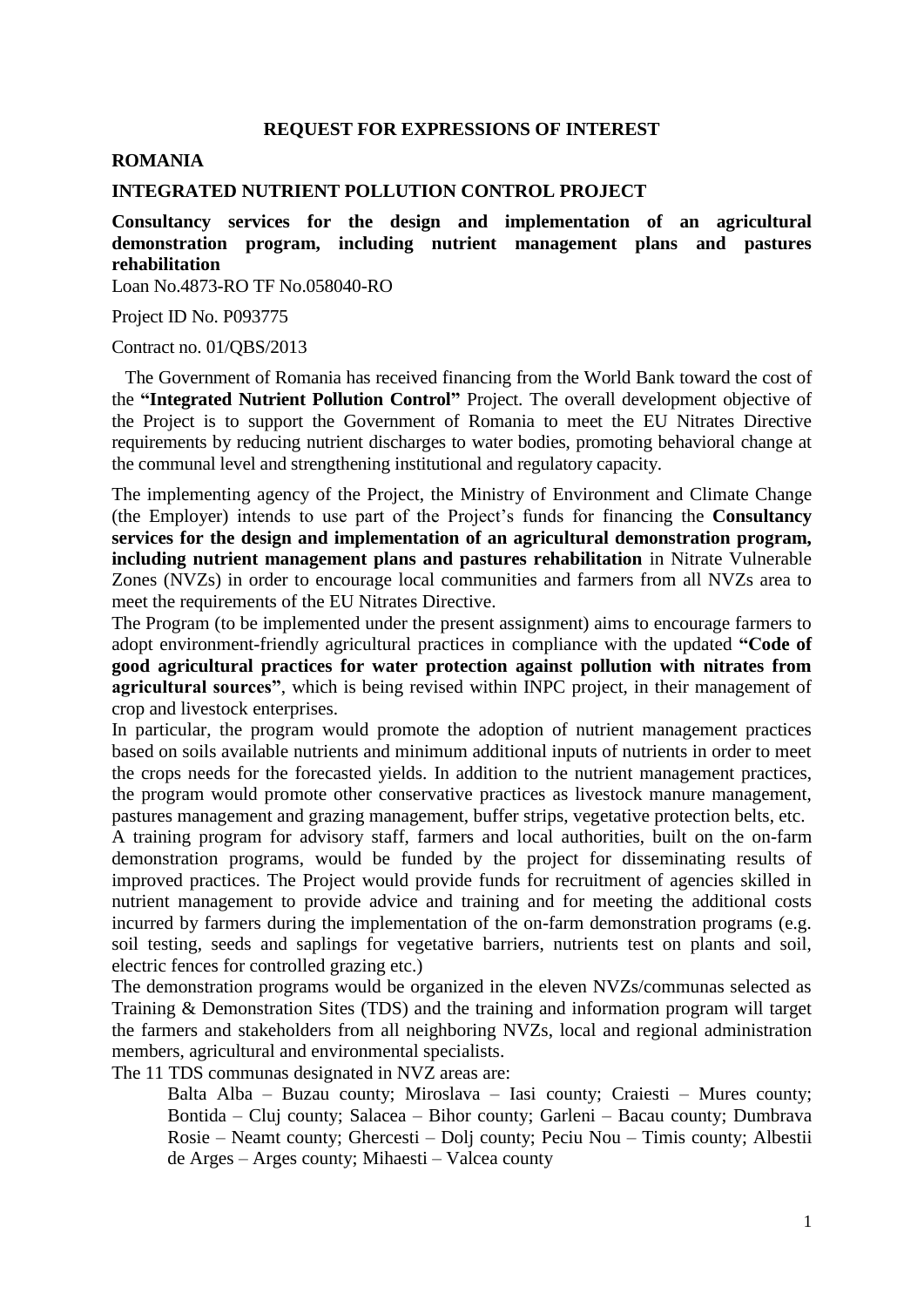The assignment will be implemented in two phases, as follows:

**Phase 1 (three months):** will consist of consultancy services to produce a detailed agricultural demonstration program, including nutrient management plans, pasture rehabilitation plans and other plans of the measures it deems necessary to reduce nutrient pollution and implement good agricultural practices at farm level. During this phase the training program will be developed and defined in detail by the Consultant. The agricultural demonstration program and the training program will need to be approved by the Employer before being implemented.

**Phase 2 (fifteen months as from the end of phase I):** will consist of the implementation, testing, supporting, monitoring of the agricultural demonstration program, and in conducting the training program for disseminating results of improved practices.

The assignment will be carried out by a consulting firm, research institute, university, NGO or association of such firms having extensive expertise in nutrient management for cropping systems and agricultural training and extension. The consultant should have wide experience related to nutrient management science, technology and policy.

The Ministry of Environment and Climate Change now invites eligible consultants to indicate their interest in providing the above mentioned consultancy services.

The Expressions of Interest must provide information indicating that the consultant is qualified to perform the above-mentioned services, respectively:

- general information: core business and years in business, address, contacts, number and country of registration; presentation of services provided, references;
- specific information on the consulting experience in the field of the assignment: specific experience in the field of nutrient management for cropping systems, crop growing techniques and technology, good agricultural practices for nutrient reduction, policies legislation (Nitrate Directive and Water Framework Directive), pedology, specific training, similar projects, experience in similar conditions;
- information regarding the availability of appropriate specialized staff for the assignment, number and general qualifications (including number of years of professional expertise) and specific experience of key staff (team leader, agriculture specialists with expertise in environmental and agricultural policies legislation, Nitrates Directive and Water Framework Directive, monitoring the areas vulnerable to nitrate pollution at water bodies level, manure management practices and techniques regarding the use of organic fertilizers, agricultural water management and sewage management in agricultural field, as well as pedologists and specialized trainers

*Consultants may associate to enhance their qualifications. The "association" may take the form of a Joint Venture or a sub consultancy. In case of a Joint Venture (JV), all members of the JV will be evaluated jointly for the purpose of short listing and shall be jointly and severally liable for the assignment and shall sign the contract in case of award is made to that JV group. Interested consultants should clearly indicate the structure of their "association" and the duties of the partners and sub consultants in their application. Unclear expression of interests in terms of "in association with" and/or "in affiliation with" and etc. may not be considered for short listing. Keeping one expression of interest per firm as principle, a consultant firm may decide whether it wishes to participate as a sub consultant or as an individual consultant or as a partner in a joint venture. Please note that a firm shall submit only one Expression Of Interest in the same selection process either individually as a consultant or as a partner in a joint venture. No firm can be a sub consultant while submitting an EOI individually or as a partner of a joint venture in the same selection process. A firm, if acting in the capacity of sub consultant in any consultant*